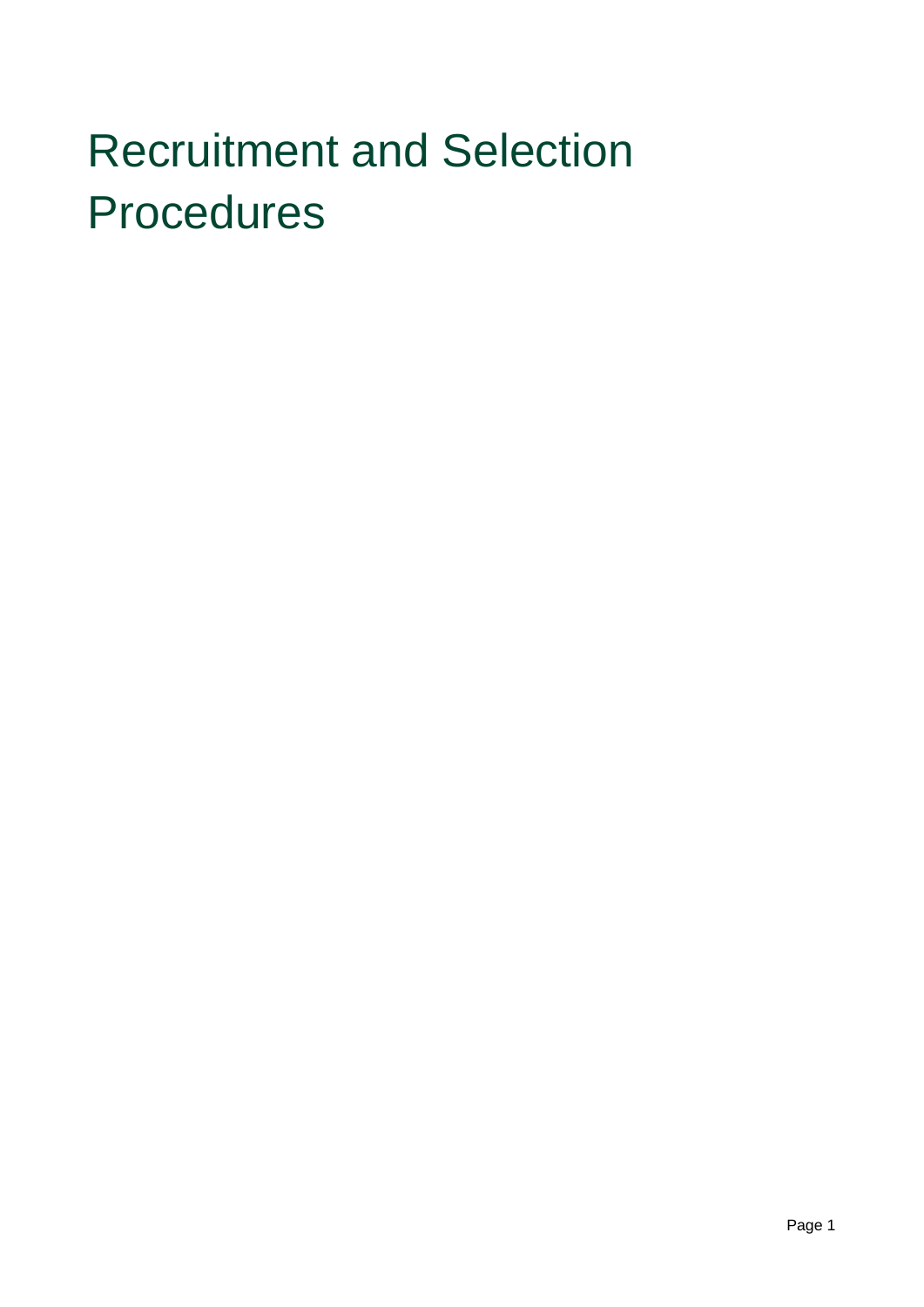# <span id="page-1-0"></span>**Contents**

| Head of Corporate Services (HOCS) and the Finance and Administration Manager |  |
|------------------------------------------------------------------------------|--|
|                                                                              |  |
|                                                                              |  |
|                                                                              |  |
|                                                                              |  |
|                                                                              |  |
|                                                                              |  |
|                                                                              |  |
|                                                                              |  |
|                                                                              |  |
|                                                                              |  |
|                                                                              |  |
|                                                                              |  |
|                                                                              |  |
|                                                                              |  |
|                                                                              |  |
|                                                                              |  |
|                                                                              |  |
|                                                                              |  |
|                                                                              |  |
|                                                                              |  |
|                                                                              |  |
|                                                                              |  |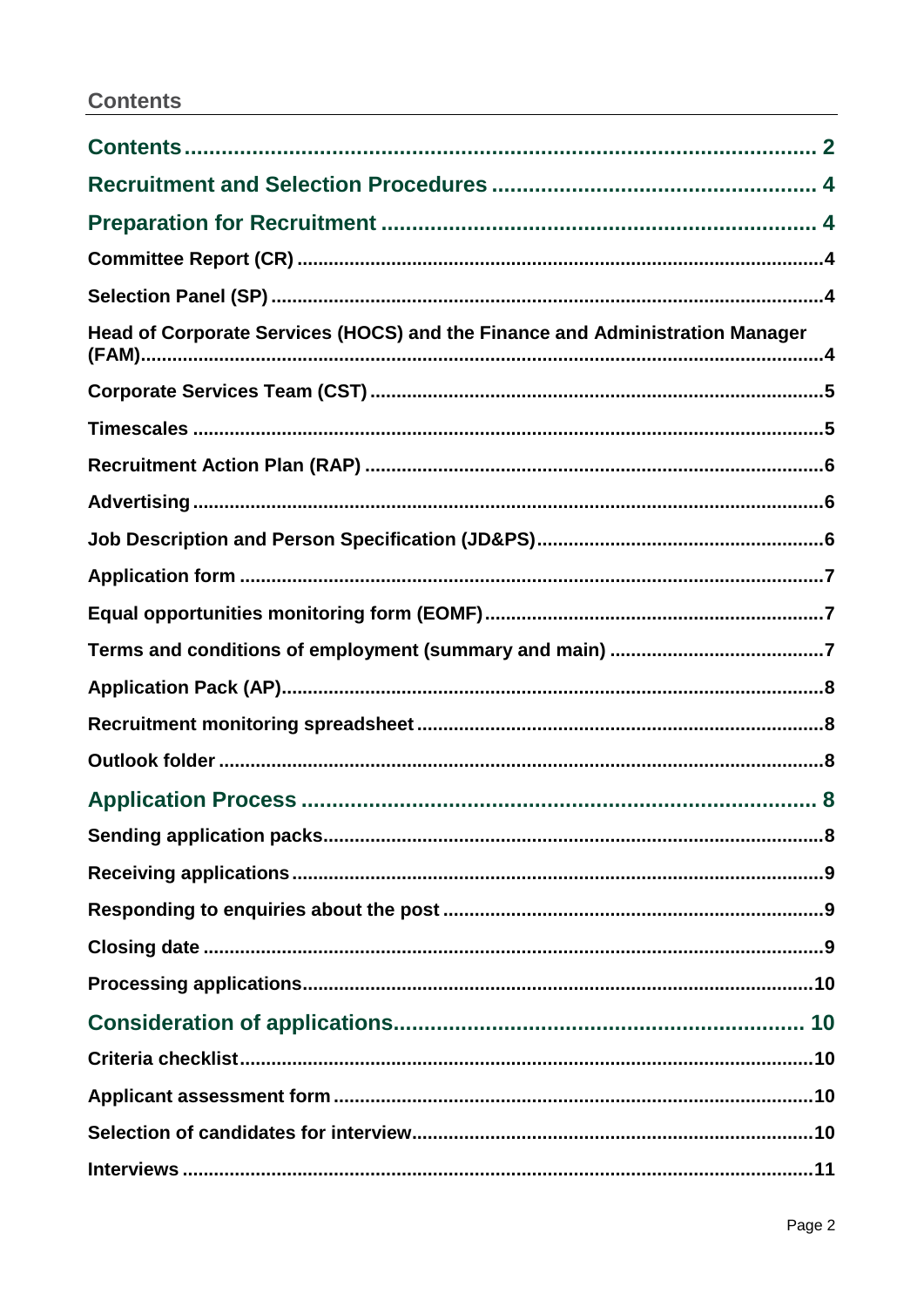| Interview questions and, if required, presentation or exercise 11 |
|-------------------------------------------------------------------|
|                                                                   |
|                                                                   |
|                                                                   |
|                                                                   |
|                                                                   |
|                                                                   |
|                                                                   |
|                                                                   |
|                                                                   |
|                                                                   |
|                                                                   |
|                                                                   |
|                                                                   |
|                                                                   |
|                                                                   |
|                                                                   |
|                                                                   |
|                                                                   |
|                                                                   |
|                                                                   |
|                                                                   |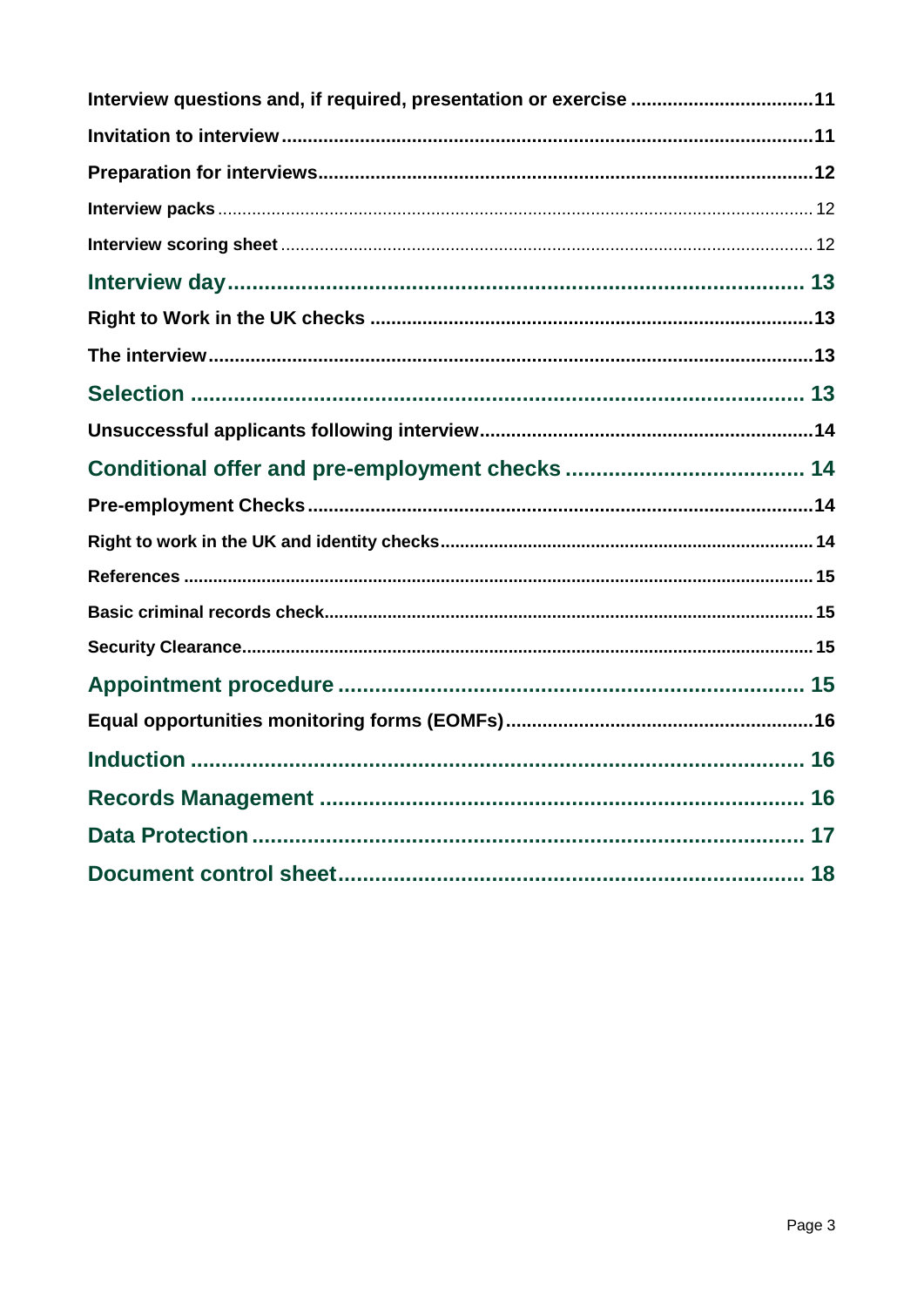# <span id="page-3-0"></span>**Recruitment and Selection Procedures**

These procedures cover the activities that form part of the Commissioner's recruitment process.

It is the responsibility of the Head of Corporate Services (HOCS) to ensure that any member of the Commissioner's staff who is involved in any aspect of the recruitment is aware of this document.

These procedures enable consistency across any recruitment we undertake but they may need to be amended in particular cases or where internal resource is limited.

For business continuity purposes, it may be necessary to provide temporary and interim procedures to add to or amend these procedures, for example, when dealing with the impact of a pandemic.

# <span id="page-3-1"></span>**Preparation for Recruitment**

## <span id="page-3-2"></span>**Committee Report (CR)**

A template Committee Report (CR) - Recruitment will set out the relevant matters to be considered and will need to be prepared by the Head of Department who wishes to recruit to a post within their Department and submitted to the SMT for consideration and decision. The HOCS should be consulted on any draft CR relating to recruitment.

The Senior Management Team (SMT) will need to approve the recommendations in the CR which and, also, the business case for the proposed recruitment and the members of the Selection Panel which will be set out in the CR.

# <span id="page-3-3"></span>**Selection Panel (SP)**

The SP will be made up of at least one member of the SMT and shall be agreed as part of the CR approval process for the proposed recruitment.

The SP will be supported by the HOCS and/or the FAM who will provide HR advice and guidance on the proposed recruitment.

The SP will agree

- the Recruitment Action Plan (RAP) a template for this is filed in VC
- the Job Description and Person Specification (JD and PS)
- the selection process
- the advertisement
- the interview dates

## <span id="page-3-4"></span>**Head of Corporate Services (HOCS) and the Finance and Administration Manager (FAM)**

The HOCS will provide overall HR guidance and advice on recruitment, selection and appointment of employees.

HR advice and guidance must be obtained on the following: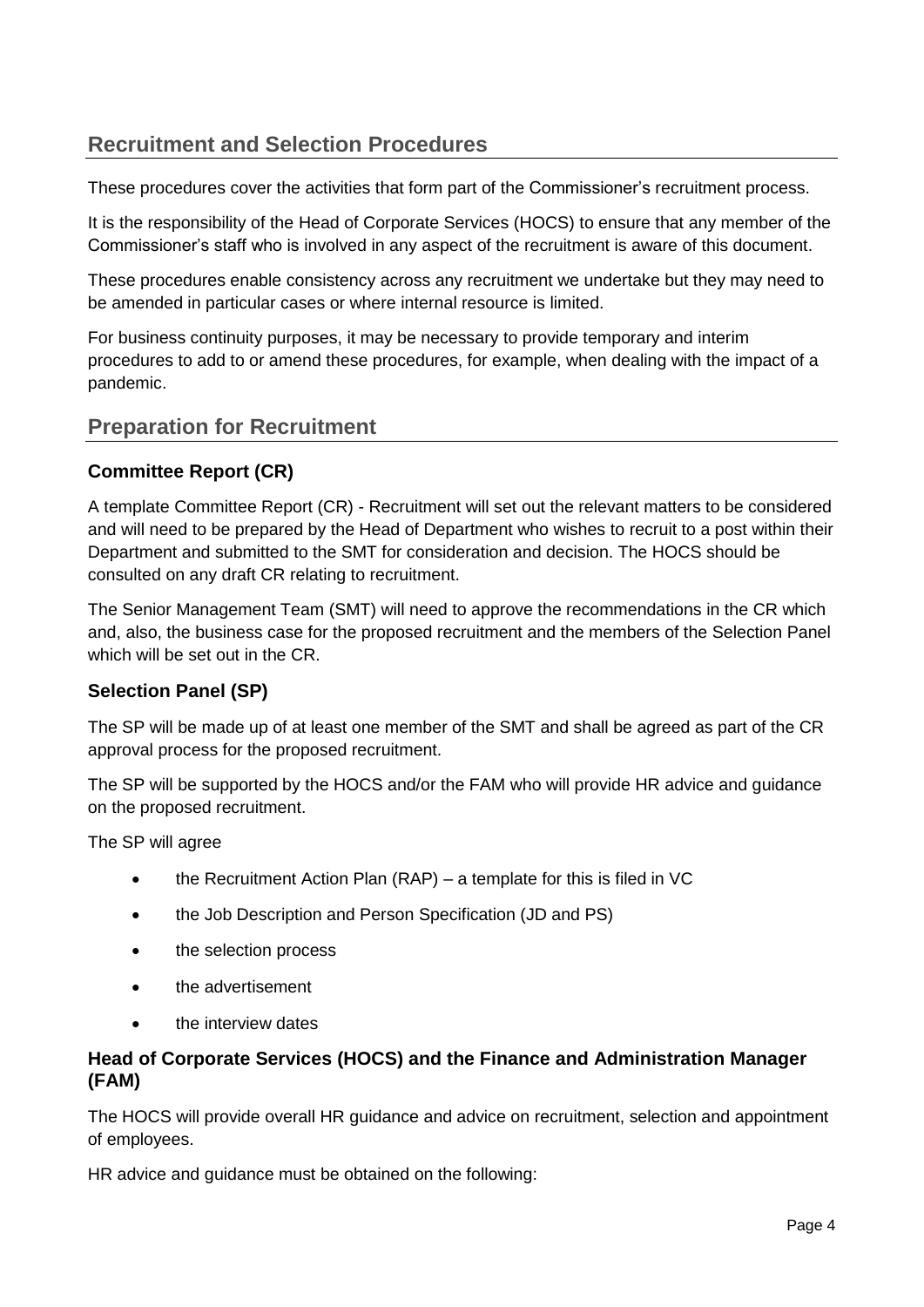- draft JD and PS
- proposed selection process
- draft advertisement and timescales
- proposed interview dates
- draft terms and conditions of employment

The FAM will review the draft terms and conditions of employment and submit these to HOCS for approval

# <span id="page-4-0"></span>**Corporate Services Team (CST)**

For any proposed recruitment, the CST will:

- prepare the RAP, including timescales, for approval by the SP
- SP should advise CST of the preferred media they wish to use for advertising e.g. local press, national press, on-line advertising, Job Centre, external websites
- establish costs of placing adverts in the press / online job sites / job centres as directed by SMT and a quote should include:
	- details of Cost for online only advertising
	- cost for printed media only advertising
	- cost for online and printed advertisement
	- lead times/deadlines for publication
	- size of advertisement including word count
	- can online advertising be directed to our website only for application pack
	- a summary of the costs for each advertising media and contact details for the companies should be saved to VC
- prepare the draft advertisement a proposed proof of the advertisement should be supplied to CST by the chosen publications/websites prior to publication
- arrange for the publication of the advertisement as approved by the SP including the necessary layout, style and proofing
- ensure that all advertising for the post is removed following the closing date for applications
- prepare the Application Pack
- set up a Recruitment Monitoring Spreadsheet in VC, restricting access to Administrator and FAM
- set up an Outlook folder Outlook Folder will hold applications received by email and access will be restricted to Administrator and FAM.

## <span id="page-4-1"></span>**Timescales**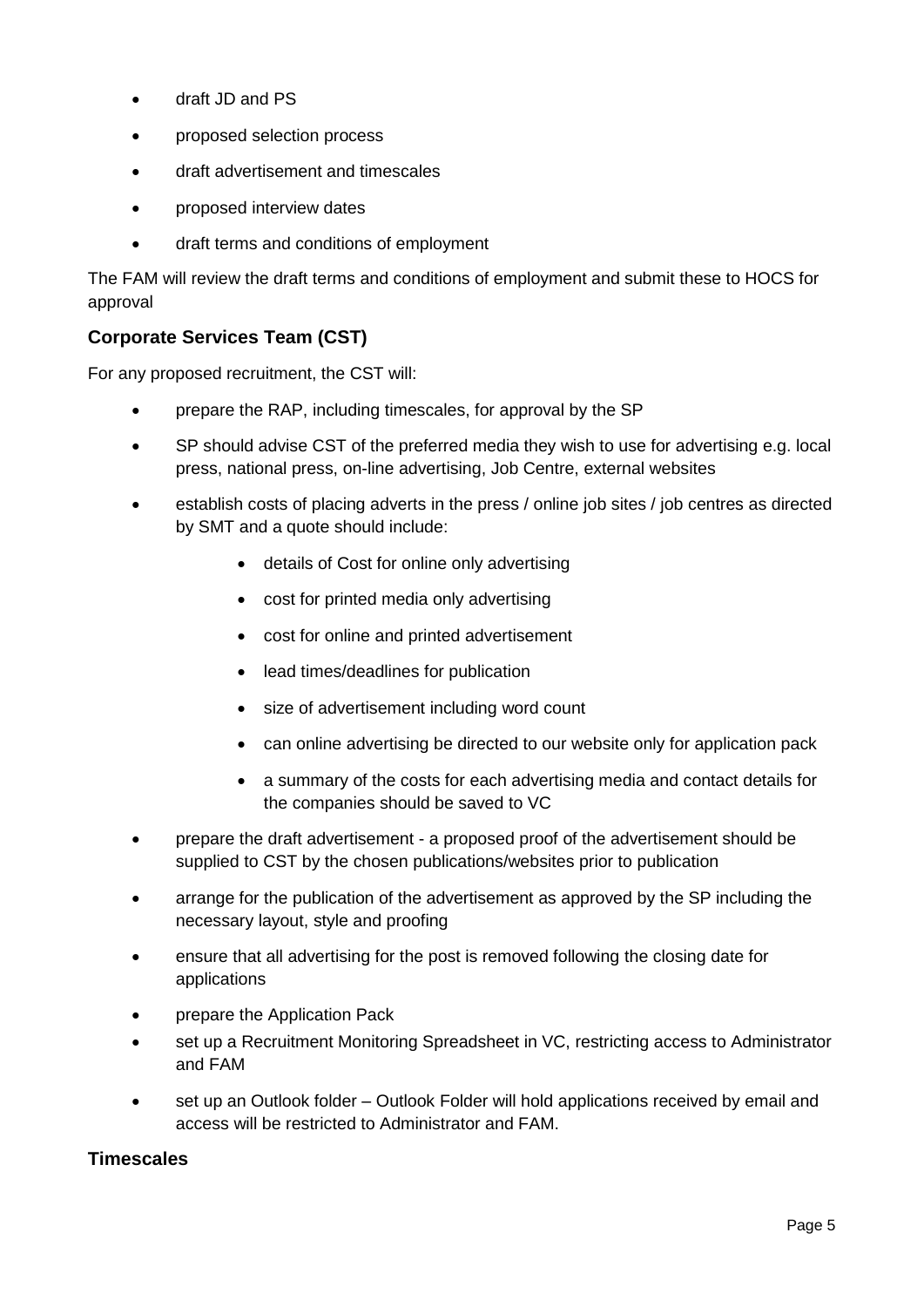Once the decision has been made to carry out recruitment, the timescales should be agreed by the SP and these will be set out in the RAP. An adequate and reasonable amount of time must be allowed for each stage of the recruitment process and take into account the other duties and responsibilities of the SP, the FAMs, the Administrator and the HOCS.

The recruitment timescales are subject to there being sufficient staff resource available to carry out the recruitment. On average:

- at least 8 weeks are required from the approval to recruit to the making of a conditional offer of employment. However, more than 8 weeks may be required where sufficient staff resource is not available
- if second interviews are required, the timescales will need to be extended by a further 3-4 weeks so that there is sufficient time to organise and hold those interviews
- once a conditional offer of employment is made at least 6 weeks are required to enable the pre-employments checks to be carried out

# <span id="page-5-0"></span>**Recruitment Action Plan (RAP)**

The RAP should detail the individual actions required in date order starting at week 1, who is responsible for carrying out the actions and the required completion date.

The draft RAP should be referred to the SP for review and approval.

Following approval of the RAP, each staff member involved in the recruitment process should ensure that they monitor the RAP, complete any actions they are required to undertake and update the RAP in VC.

# <span id="page-5-1"></span>**Advertising**

All jobs will be advertised on the basis of fair competition.

Generally, jobs will be advertised externally but there may be operational reasons why the SMT decides it appropriate to first or only advertise a job internally.

These reasons could include, for example:

- to support staff development and progression
- where the appointment is temporary (e.g. maternity cover)
- where new organisational structures and procedures are piloted with a view to informing potential permanent changes.

If no suitable internal candidate is appointed, the job may then be advertised externally.

Irrespective of how and where a job is advertised, absent staff (e.g. illness, maternity, career break etc.) will be informed of the advertisement and provided with a copy.

Adverts placed in external media should direct applicants to the recruitment pages on the Commissioner's website where an application pack will be available to download, or to contact the main office to be sent an application pack by email or by post.

The same text should be used for all media, including the Commissioner's website and should include the minimum necessary requirements.

# <span id="page-5-2"></span>**Job Description and Person Specification (JD&PS)**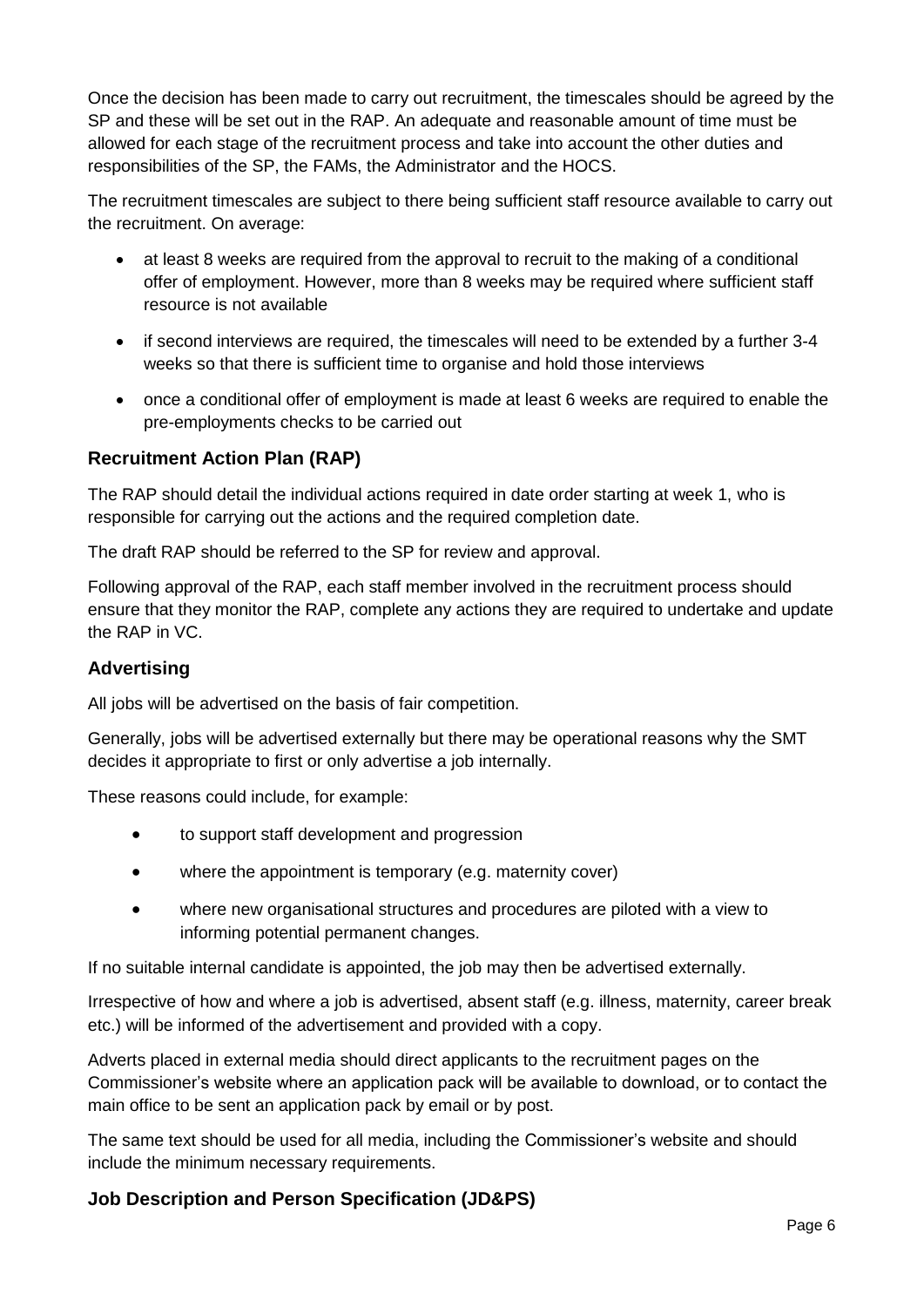The job description should cover the main purpose of the post, the tasks, duties and responsibilities involved.

The person specification should describe the skills, knowledge, abilities, qualifications, experience and qualities that are considered essential or desirable in an applicant, in order to perform the tasks, duties and responsibilities of the post.

The job description and person specification must not discriminate, directly or indirectly, against anyone with a protected characteristic.

The HOCS should be consulted on the draft JD and PS.

The SP will approve the JD and PS.

## <span id="page-6-0"></span>**Application form**

A template application form is filed in VC.

The application form should be updated for each recruitment by the Administrator as follows:

- Part A add closing time, day and date
- Part B Populate each of the box headings in the Essential and Desirable Personal Characteristics and Behaviours/Competences section using the approved Job description and person specification for reference.

The FAM should review the Application Form before the post is advertised.

Where applications are invited by completing and returning a form online, it is likely to be a reasonable adjustment for the form to be made accessible to disabled people. If on-line forms are not accessible to disabled people, the form should be provided in an alternative way. Where an application is submitted in an accessible format, an employer must not discriminate against disabled applicants in the way that it deals with these applications.

# <span id="page-6-1"></span>**Equal opportunities monitoring form (EOMF)**

A template EOMF is filed in VC.

To prepare the EOMF for inclusion with the application pack the Administrator should create a new form, add the post title to the form and save as a MS Word document in VC.

The EOMF should be reviewed by the FAM before it is included in the Application Pack.

## <span id="page-6-2"></span>**Terms and conditions of employment (summary and main)**

The template documents are filed in VC.

The SMT/SP will provide the necessary information to the FAM to allow creation of the documents. This information should include:

- Job title
- Salary grade/scale
- Hours of work
- Type of contract permanent or fixed term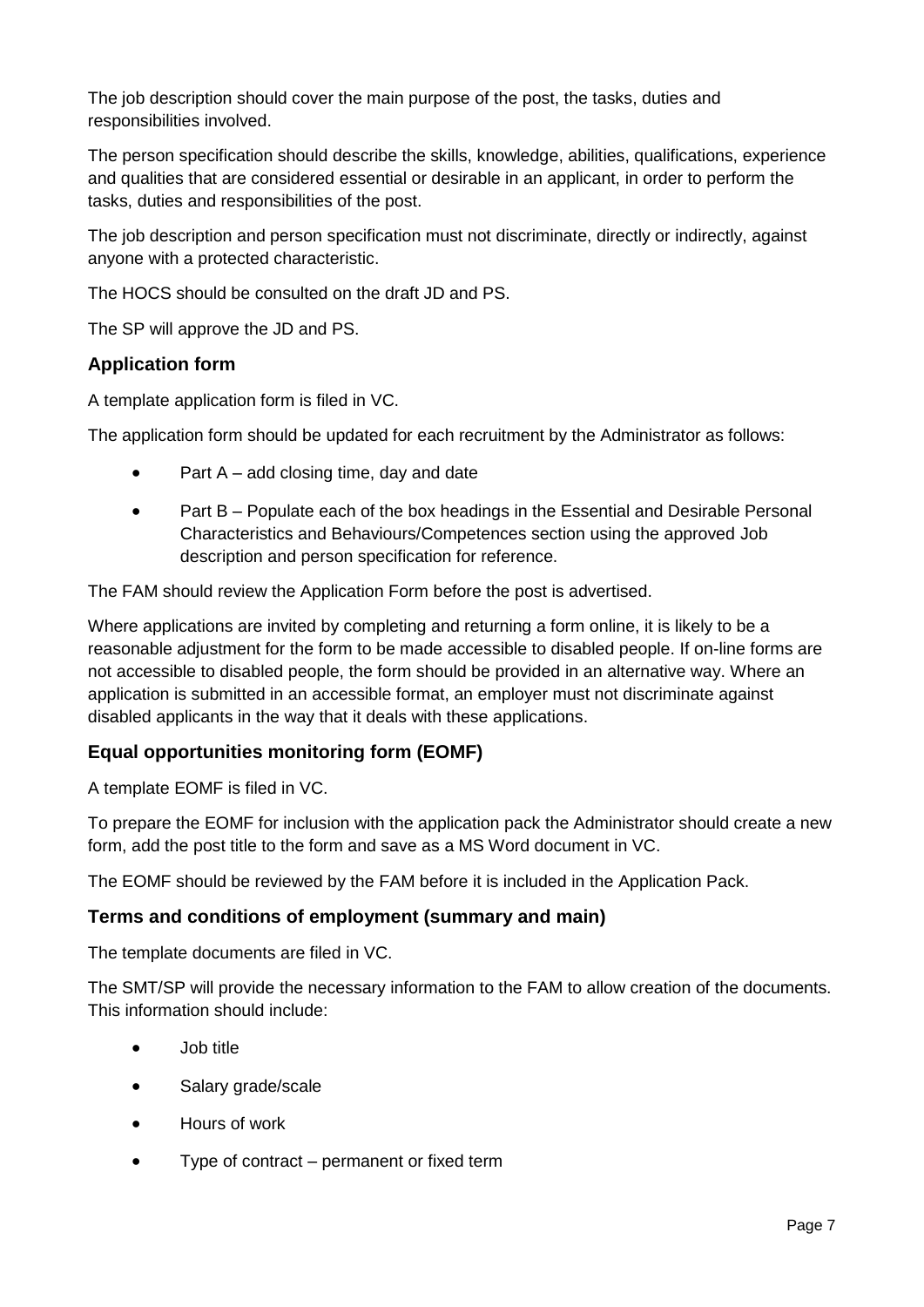Using the above information, the FAM will calculate the starting salary and holiday entitlement, prorata if required.

The terms and conditions must be approved by the HOCS. The summary terms and conditions should be issued with the application pack.

The main terms and conditions document will be issued with the formal offer of appointment issued by the HOCS.

# <span id="page-7-0"></span>**Application Pack (AP)**

The AP should contain:

- Job description and person specification
- Application form
- Equal opportunities monitoring form
- Summary terms and conditions of employment
- Additional information as appropriate

#### <span id="page-7-1"></span>**Recruitment monitoring spreadsheet**

The Administrator/FAM will set up a recruitment monitoring spreadsheet from the VC template to record and monitor the process of receiving applications. Access should be restricted to the Administrator and the FAM only. If the FAM is part of the SP, access should be restricted to the Administrator only.

#### <span id="page-7-2"></span>**Outlook folder**

The Administrator will create a folder within Outlook to hold application forms received by email.

Access to the folder should be restricted to the Administrator and FAM only. If the FAM is part of the SP, access should be restricted to the Administrator only.

# <span id="page-7-3"></span>**Application Process**

The CST will:

- Issue and send the application pack
- Maintain the record of all information packs issued and sent
- Maintain the record of applications received
- Prepare the applications for the short-listing process

## <span id="page-7-4"></span>**Sending application packs**

The application pack should be made available on the Commissioner's website. Requests for an application pack may be received by email or telephone or in person (when office premises are open)

The application pack should be issued by the Administrator and sent to the requester by email. Where it is not possible or suitable to send the application pack by email, an application pack can be sent by post.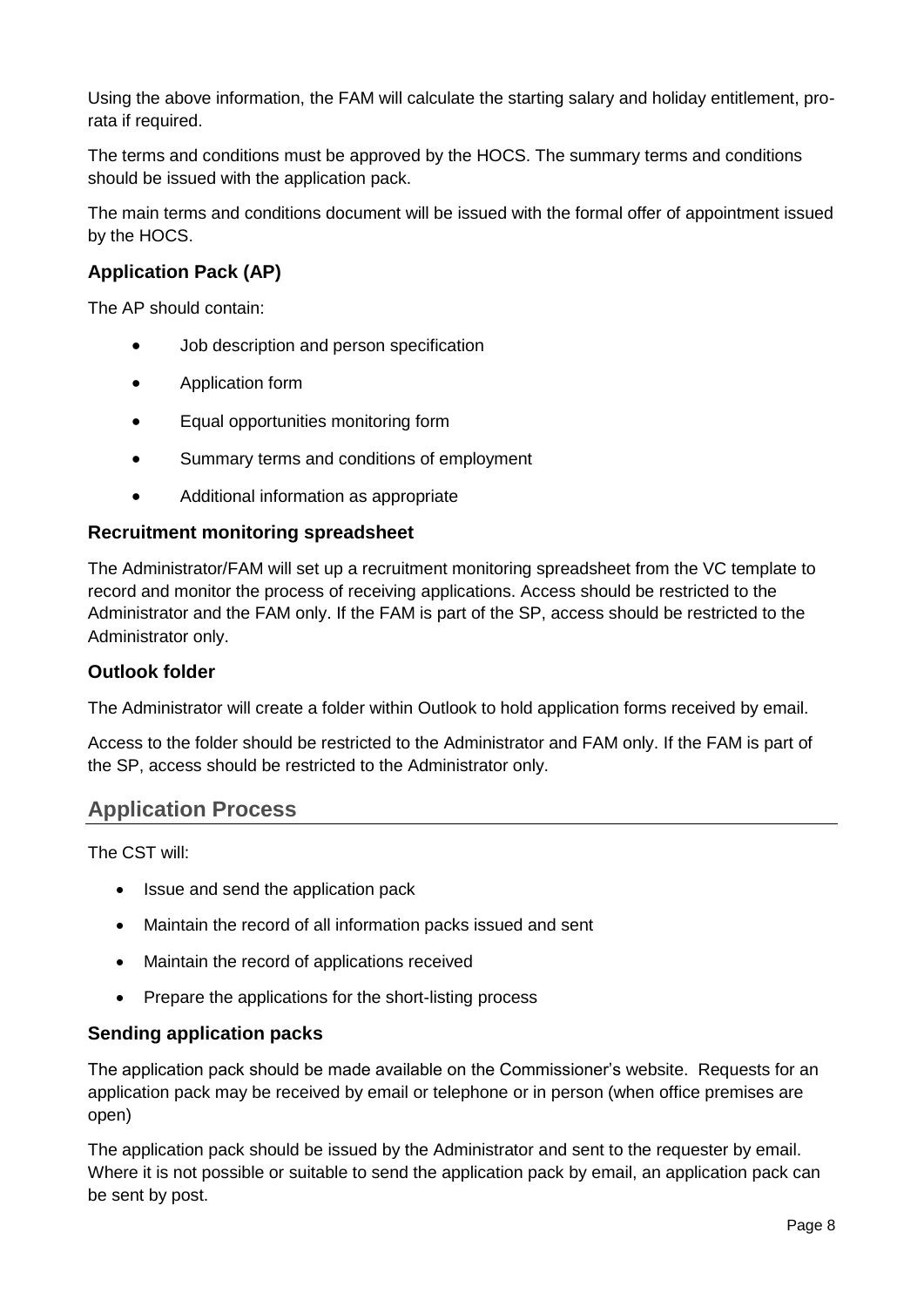The recruitment monitoring spreadsheet should be updated with the details of application that have been issued.

## <span id="page-8-0"></span>**Receiving applications**

Applications must be processed in accordance with our data protection requirements - see below Data Protection.

Applications can be accepted by email (into the Enquiries inbox), post or delivery by hand.

If not already signed, applicants attending for interview in person will be asked to sign their application form.

CST handle all applications at this stage.

Throughout the recruitment process all application forms received should be held securely and electronically in the protected public folder in Outlook and, if a paper copy is received, in the locked cupboard in Bell.

The EOMFs should be separated from the application form and held securely in electronically until the closing date. Access to the folder should be restricted to the Administrator and FAM only. If the FAM is part of the SP, access should be restricted to the Administrator only.

After the closing date had passed, the FAM will access these for equality information gathering. If the FAM is part of the SP, access should be restricted to the Administrator only.

All applications should be filed on receipt in the Outlook folder created for this purpose. This folder will have access restrictions and will only be able to be accessed by the Administrator and the FAMs. If the FAM is part of the SP, access to this folder should be restricted to the Administrator only.

An acknowledgement must be sent for all applications received.

The application form states that evidence of emailing an application does not guarantee that it has been received by us and applicants are informed that there is no confirmation that we have received it until they receive an acknowledgement.

## <span id="page-8-1"></span>**Responding to enquiries about the post**

Enquiries should be directed as follows:

- information regarding the job content and requirements: the SMT member of the SP
- information regarding the recruitment process and terms & conditions: the HOCS

No informal or formal discussions should be entered into regarding the suitability of the enquirer for the post.

## <span id="page-8-2"></span>**Closing date**

The job advertisement will detail the closing date and time. The time is normally 1200 noon on the closing date.

On occasions we may receive an application after the closing time. For example, an applicant may email an application to us just before the closing time but it may take several minutes to be delivered. If this happens, it is at the discretion of the HOCS or the SMT member of the SP whether the application will be accepted.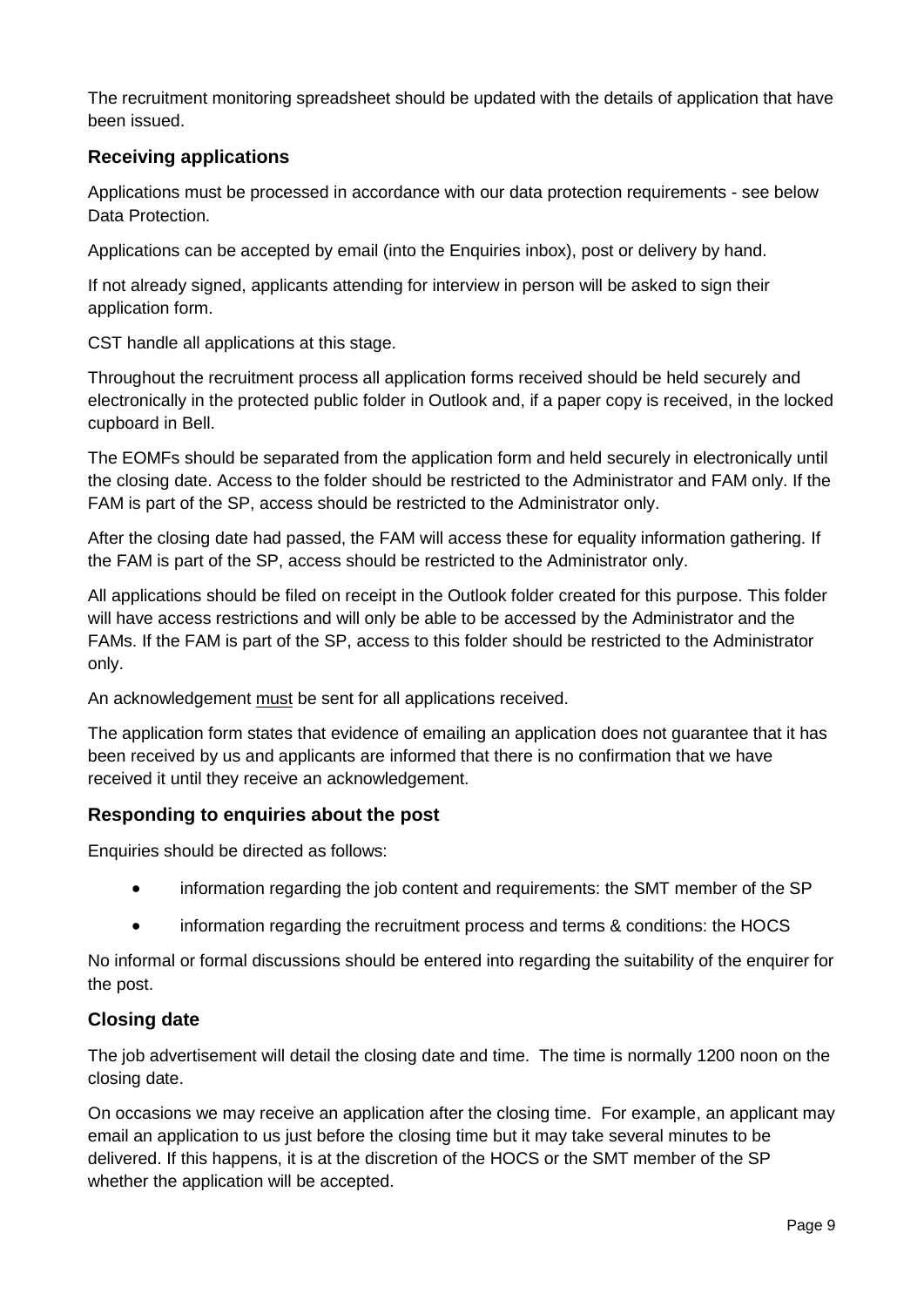# <span id="page-9-0"></span>**Processing applications**

The Administrator will:

- enter the applicant details on to the recruitment monitoring spreadsheet on the 'Applicants' tab, allocating each application a unique reference number.
- include the reference number on all pages of the electronic copy of each application form.
- remove the front 'personal information' page (Part A) and the 'declaration page' and file separately in VC

# <span id="page-9-1"></span>**Consideration of applications**

#### <span id="page-9-2"></span>**Criteria checklist**

Selection criteria consist of all essential and desirable characteristics against which an applicant will be considered and shortlisted for interview.

The Administrator will create a new document from the VC template and file to VC with the appropriate security settings.

The Administrator will populate the VC template, completing the essential and desirable characteristics, lifting these directly from the JD&PS.

There should be nothing on the criteria checklist which is not included in the JD&PS.

#### <span id="page-9-3"></span>**Applicant assessment form**

An assessment form will be created for each application form and each member of the SP will be provided assessment form for each application and the VC reference for that form.

#### <span id="page-9-4"></span>**Selection of candidates for interview**

The Administrator will prepare the selection materials for each member of the SP

The selection materials consist of:

- the JD&PS
- the application forms
- the criteria checklist
- the applicant assessment form each member of the SP must have their own assessment form filed in VC and needs to be informed of the VC number of their form

Each member of the SP will read through each application independently using the criteria checklist and completing the applicant assessment form for each applicant

The SP should meet, virtually or in person, as appropriate, and

- review each application and their individual assessments of the applications
- agree the short list of the applicants to be invited to an interview
- notify the FAM of the applicants to be invited to interview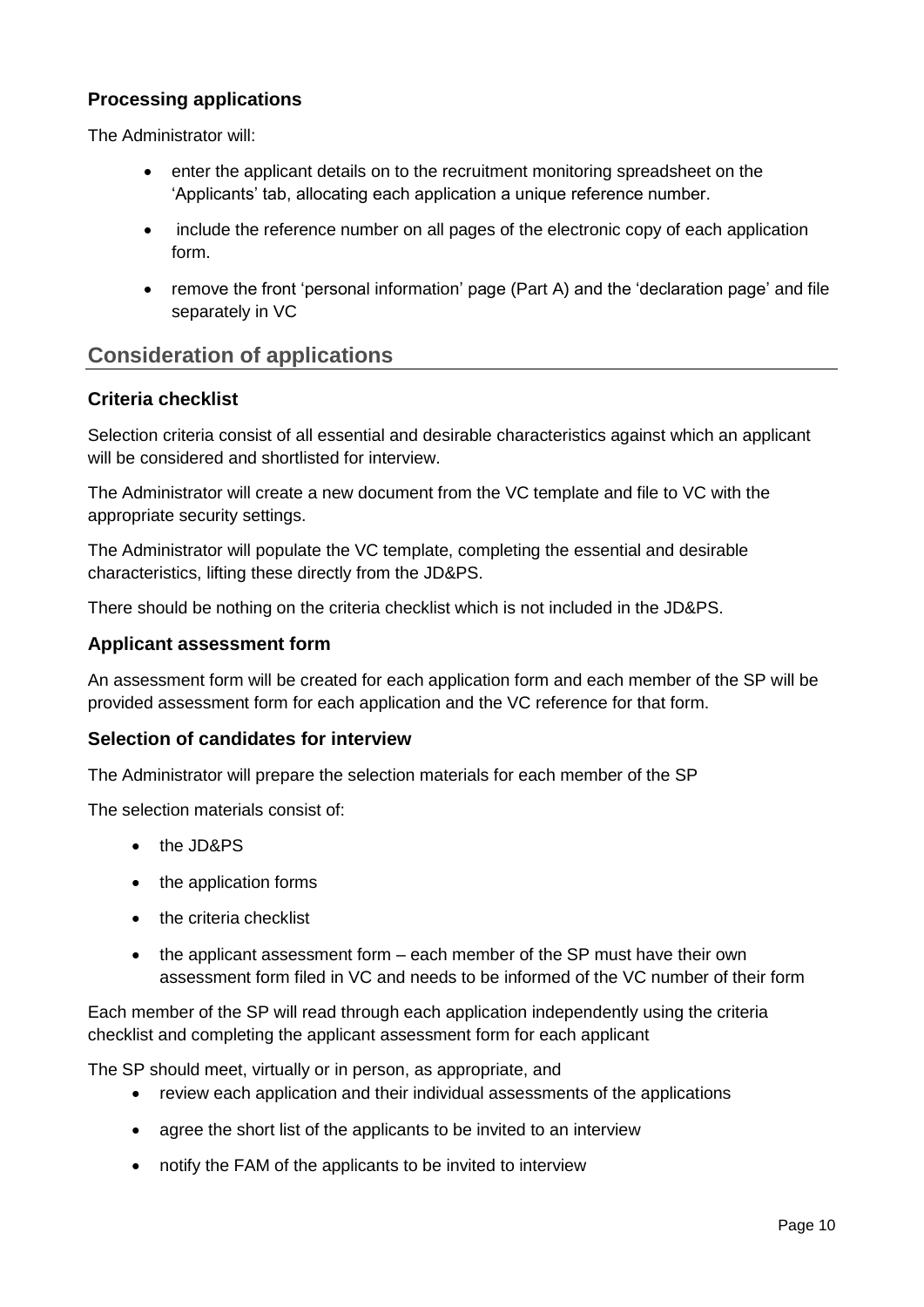• notify the FAM of the applicants who are unsuccessful at the application stage and will not be invited to interview

The FAM will:

- prepare, sign and send an email to each unsuccessful applicant
- prepare, sign and email inviting applicants who have been selected for interview
- update the Recruitment Monitoring Spreadsheet with details of applicants invited to interview and who were unsuccessful at the application stage

# <span id="page-10-0"></span>**Interviews**

## <span id="page-10-1"></span>**Interview questions and, if required, presentation or exercise**

The SP should agree:

- interview questions
- member of SP who will ask each question
- points available for each question
- If there is to be a presentation or exercise
	- o format of presentation/exercise
	- o time allowed
	- o information given to candidate to allow preparation, if any

The relevant information should be passed to the Administrator who will prepare the interview scoring sheet for the electronic interview packs.

Ability tests and other similar methods should only be used if they are well designed, properly administered and are a reliable method of predicting an applicant's performance in a particular post. If such a test leads to direct or indirect discrimination or discrimination arising from a disability, even if such discrimination is not intended and the reason for the discrimination is not understood, the test should not be used unless it can be objectively justified.

We should make adjustments where a test or assessment would put an applicant at with a disability at a substantial disadvantage, if such adjustments would be reasonable.

The HOCS should be consulted on the proposed interview questions and on the format and requirements for any presentation or exercise.

## <span id="page-10-2"></span>**Invitation to interview**

The FAM will:

- prepare the invitation to interview emails using the VC template.
- the emails must set out the arrangements for the interview, including whether it will be held virtually or in person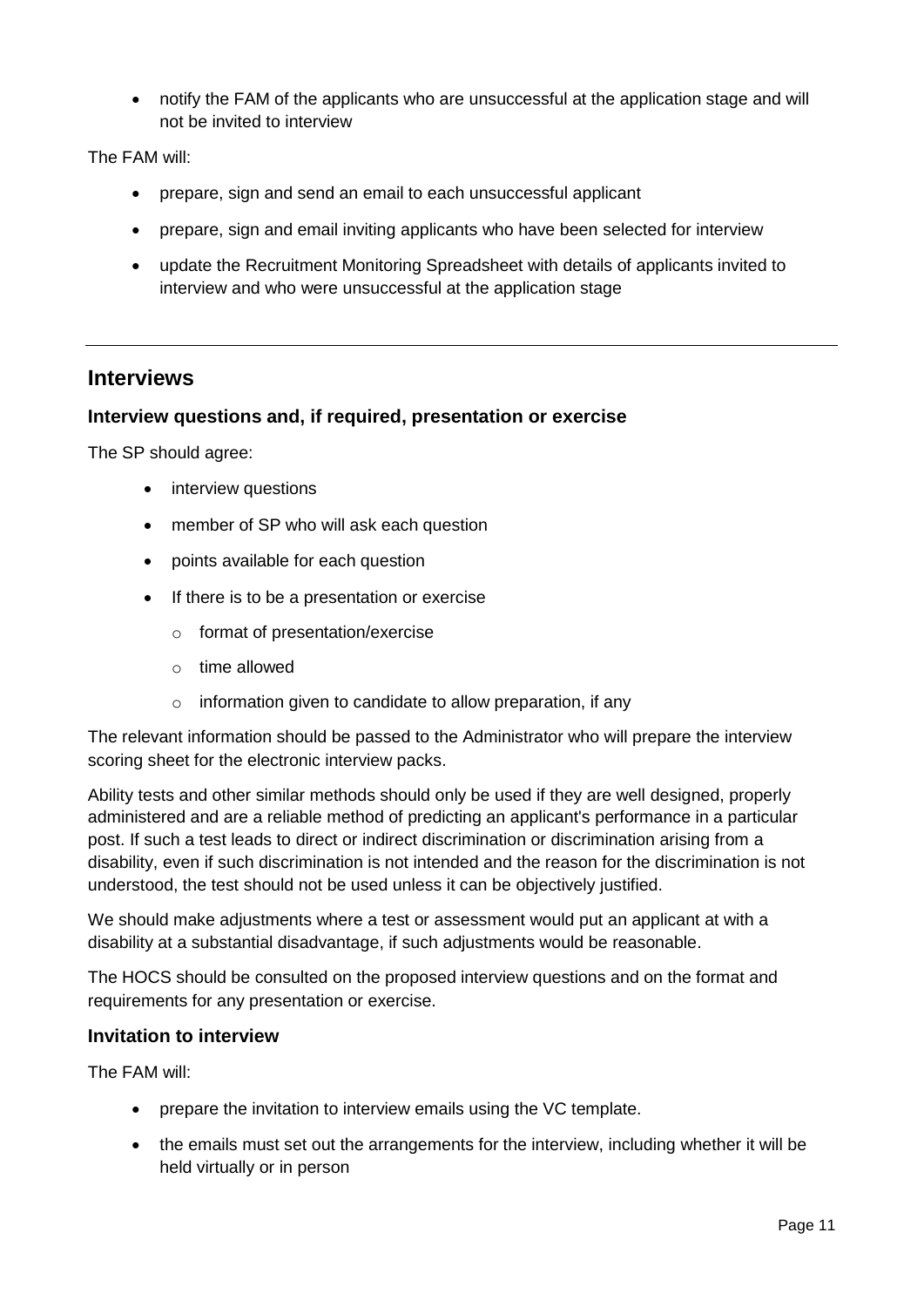- the emails must also ask an interviewee to confirm whether they have any additional support needs and ask them to inform us as soon as possible of any additional support needs e.g. sign language interpreter, hearing induction loop.
- keep a copy of the emails in the Outlook folder
- update the recruitment monitoring spreadsheet with details of the interview timetable.

The Administrator will update the SP diaries with the proposed interviews dates.

## <span id="page-11-0"></span>**Preparation for interviews**

#### <span id="page-11-1"></span>*Interview packs*

The Administrator will prepare an electronic copy of interview pack for each member of the SP. Each pack should contain:

- Interview timetable
- Application forms
- Interview scoring sheet which incorporates the interview questions

#### <span id="page-11-2"></span>*Interview scoring sheet*

The Administrators will create a new document using the VC template Interview Scoring Sheet and save this in VC with the appropriate security setting. A copy of the Interview Scoring Sheet must be set and filed in VC for each member of the SP.

The Interview Scoring Sheet should contain the following information:

- Post
- Date (of interview)
- Interviewers
- Details of written test or assessment exercise and points available, if used.
- <span id="page-11-3"></span>• Update each of the questions with the information provided by the SP:
	- o Question
	- o Who will ask the question
	- $\circ$  Points for is there any specific attribute required
	- o Points available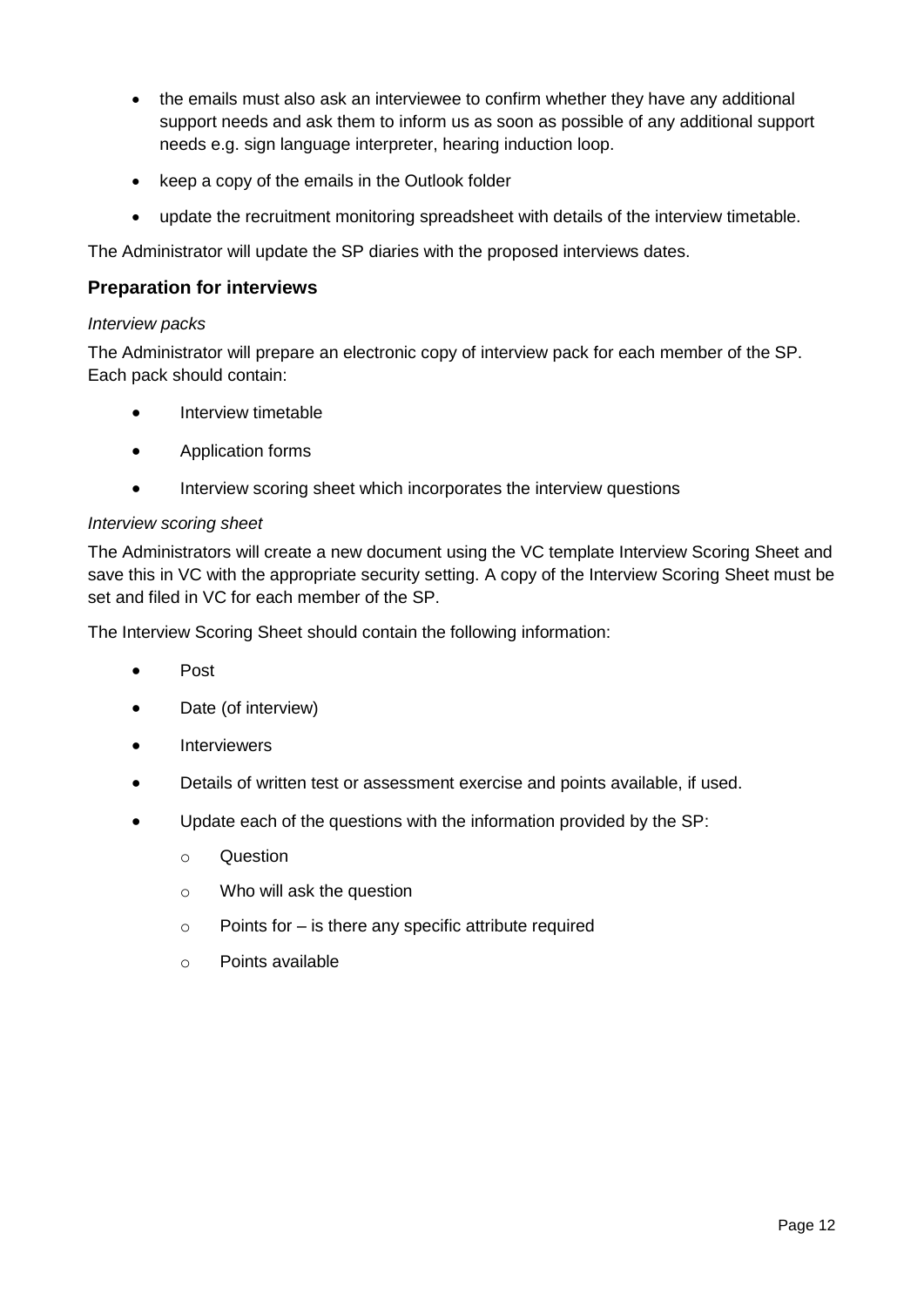## <span id="page-12-0"></span>**Right to Work in the UK checks**

A copy of the checklist should be set up in VC for each applicant attending for interview with the appropriate security setting.

In consultation with the HOCS, the FAM will decide whether the right to work checks will be carried out prior to or on the day of the interview. This will enable flexibility depending on whether the interviews are being held virtually or in person.

After the Right to Work in the UK checks have been undertaken, the FAM should complete the individual checklists referring to the appropriate guidance as required.

If the checks are being carried out in person, the checks must be carried out with the applicant present and copies of documents submitted as evidence taken at the time.

The HOCS will assess the Right to Work in the UK checks for each candidate and confirm whether they are satisfactory.

Copies taken of an unsuccessful applicant's documents will be securely destroyed following interview. The copy documents of the successful applicant who is appointed to the post being recruited to will be retained as part of their employee file.

#### <span id="page-12-1"></span>**The interview**

All candidates should be asked the same questions that are set out on the interview sheet and their answers scored consistently.

The interview scoring sheet provided to each member of the SP for each applicant should be used to record notes of their answers. Any notes on paper should be kept securely in a locked cupboard or cabinet to which no other person has access.

If the interview is in person, interviewers may make notes on paper during the interviews and following the interviews these will be given to the FAM who will arrange for them to be held securely.

Interviewers should avoid:

- asking questions concerning an interviewee's personal life
- commenting on the interviewee's location (if a virtual interview)

If second interviews are required the SP will notify the HOCS and the FAM who will provide HR advice and guidance on the process to be followed will be provided.

## <span id="page-12-2"></span>**Selection**

The SP should meet to compare scoring and agree the preferred candidate

The SMT member of the SP advises the Commissioner of the preferred candidate and seeks authority to make a verbal conditional offer of employment.

The Commissioner authorises the making of a conditional offer of employment and confirms this to the SMT member of the SP and the HOCS.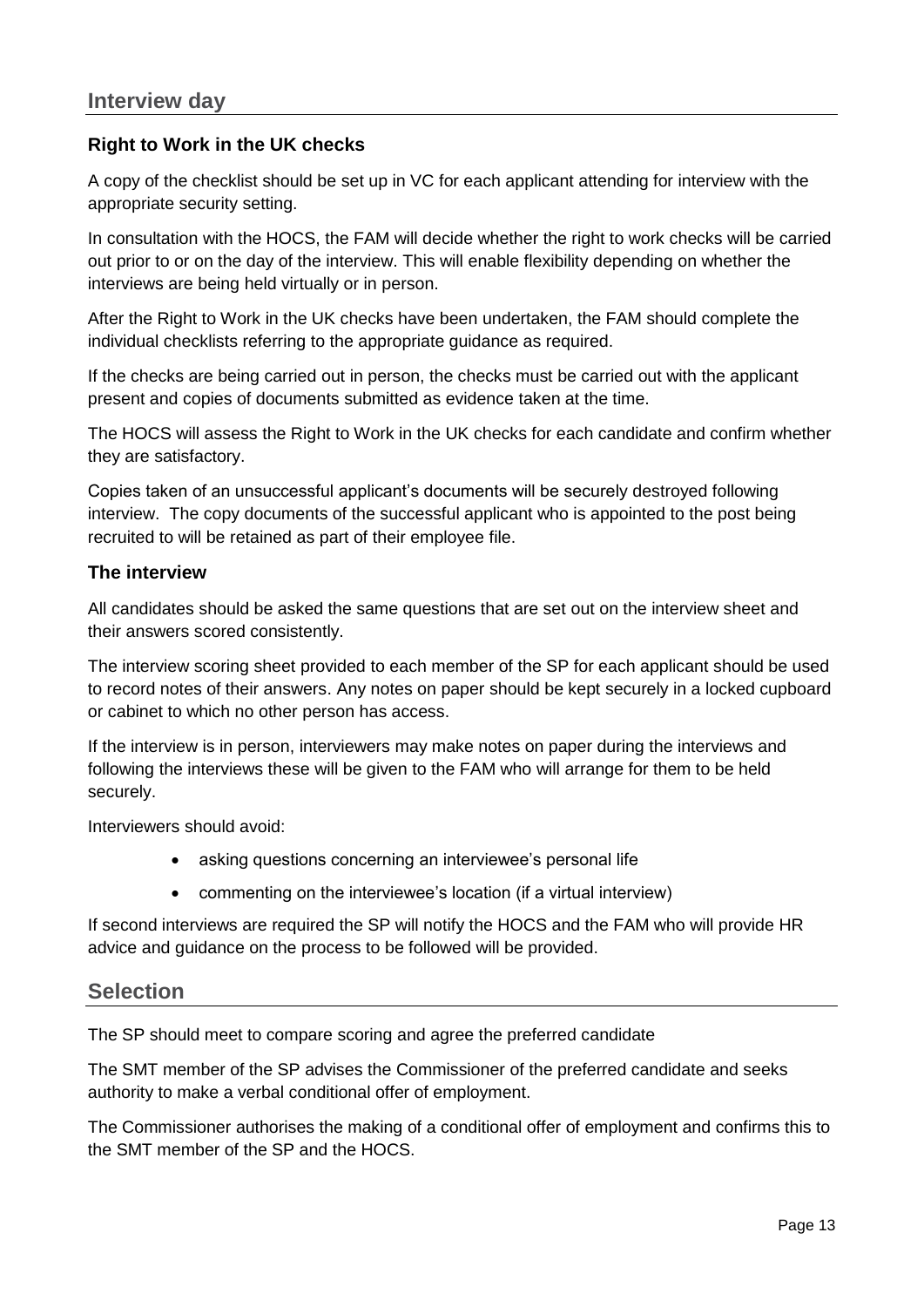The SMT member of SP telephones the preferred candidate to make the conditional offer of employment and obtain verbal acceptance.

A conditional offer of employment letter will be prepared by the FAM, signed by the HOCS and sent to the successful applicant by email requesting confirmation that their referees can be contacted

## <span id="page-13-0"></span>**Unsuccessful applicants following interview**

The SMT member of SP can provide verbal feedback to unsuccessful applicants who were interviewed. If written feedback is requested or required, this will be drafted by the SMT member of the SP and HOCS consulted on the draft before it is sent.

The FAM will prepare and send emails to unsuccessful applicants who were interviewed using the template in VC. The wording of the email should be approved by the HOCS.

The FAM will file the emails in the Outlook folder.

The FAM will update the recruitment monitoring spreadsheet with details of those applicants who were unsuccessful.

# <span id="page-13-1"></span>**Conditional offer and pre-employment checks**

An applicant who is successful at interview and who receives a conditional offer of employment must undertake pre-employment checks to progress to an unconditional offer of employment.

The pre-employment checks will include:

- Right to work and identity checks
- References
- Basic criminal records check
- Right to work and identity checks
- Security clearance security clearance is required for all posts

The Commissioner can only make a formal unconditional offer of employment once the preemployment checks process is complete and satisfactory assessments of the checks have been obtained.

The Recruitment and Selection Policy sets out more details on the Pre-employment Checks.

## <span id="page-13-2"></span>**Pre-employment Checks**

#### <span id="page-13-3"></span>*Right to work in the UK and identity checks*

The right to work in the UK and identity checks will be carried out by the FAM and we may ask for the relevant evidence prior to an interview taking place. The HOCS will assess the right to work and identity checks and confirm whether they are satisfactory.

If an employee's right to work is time-limited, we will need to check their right to work and identity documents when they are due to expire.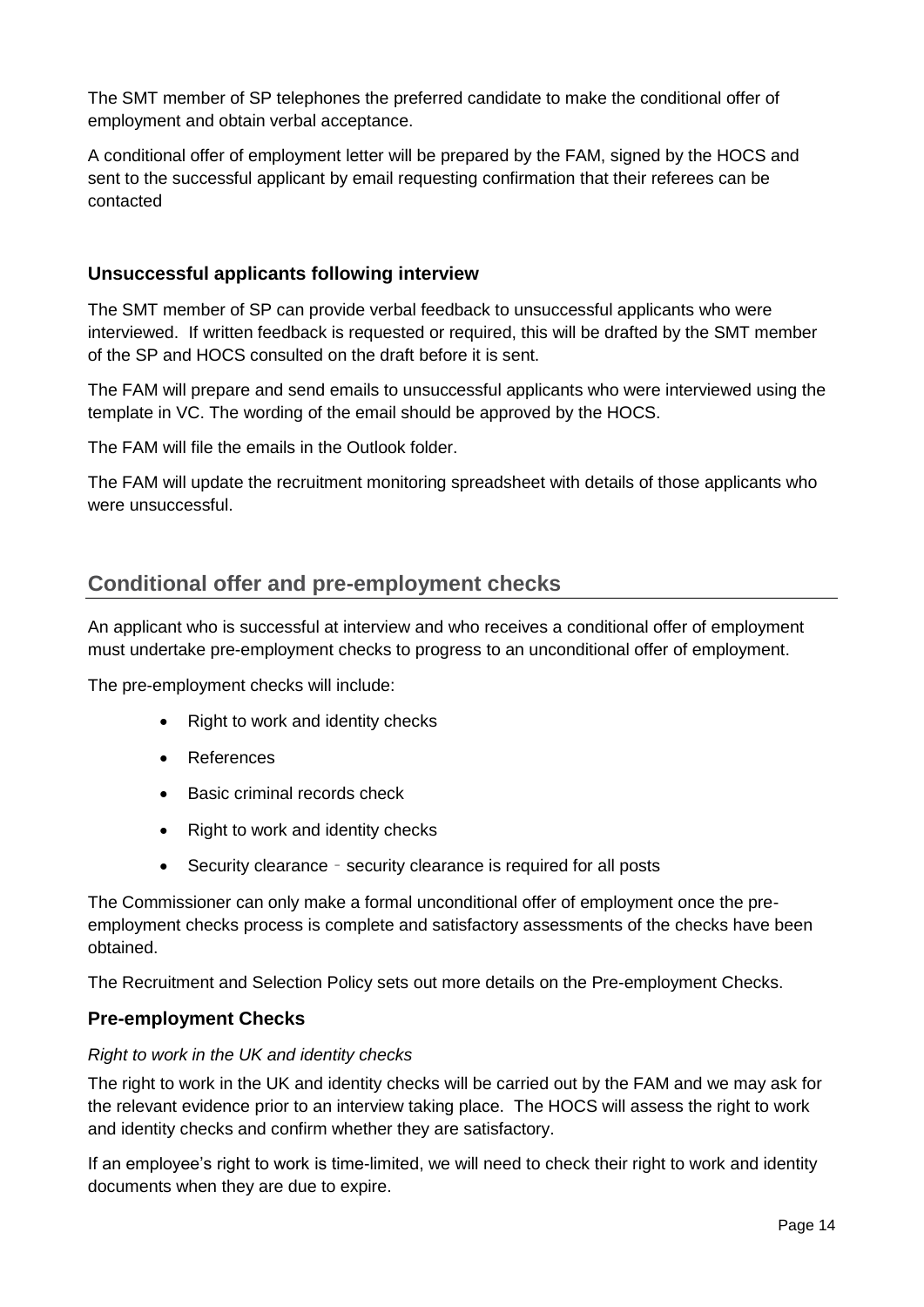If an applicant's right to work in the UK and identity checks are not satisfactory, the applicant cannot be appointed to the post being recruited to and, if these checks are carried out prior to interview, may not be able to take part in any interview.

## <span id="page-14-0"></span>*References*

The FAM will seek the references and before doing so must have written confirmation that the successful applicant has consented to the references being obtained.

The references will be assessed by the HOCS who will advise the Commissioner as to whether they are satisfactory. If satisfactory references are not provided the conditional offer of employment will be withdrawn.

## <span id="page-14-1"></span>*Basic criminal records check*

The basic criminal records check will be assessed by the HOCS, in consultation with the Commissioner.

## <span id="page-14-2"></span>*Security Clearance*

All staff employed by the Commissioner have to undergo security clearance and there is a Security Vetting Policy and Procedure set out in the Employee Handbook.

If an applicant is successful at interview and a conditional offer of employment is made, the HOCS will arrange for the successful applicant to complete a security vetting form which will be processed by the Scottish Parliament's Security Office on behalf of the Commissioner.

Once the security vetting has been completed, the outcome will be communicated to the applicant and the HOCS. If satisfactory security clearance is not obtained the conditional offer of employment will be withdrawn.

# <span id="page-14-3"></span>**Appointment procedure**

Following the issue of a conditional offer of employment to a successful applicant, the HOCS will:

- assess the references received in respect of an applicant
- assess the basic criminal records check provided by an applicant, in consultation with the Commissioner
- obtain confirmation from the Scottish Parliamentary Corporate Body as to whether security clearance has or has not been obtained

Once the above matters have been assessed and the confirmation received, the HOCS will make a recommendation to the Commissioner as to whether or not a formal offer of employment should be made to the applicant.

If the Commissioner decides that a formal offer of employment should be made, the HOCS and the FAM will prepare the relevant documentation to be sent with the formal offer letter.

The HOCS will sign the formal offer letter and this will be sent by email to the successful applicant.

The applicant will be asked to confirm their acceptance of the employment terms and conditions in writing.

If the Commissioner decides that a formal offer of employment should not be made, the HOCS and FAM will prepare the relevant documentation to be sent notifying the applicant that the conditional offer of employment has been withdrawn and that they have been unsuccessful.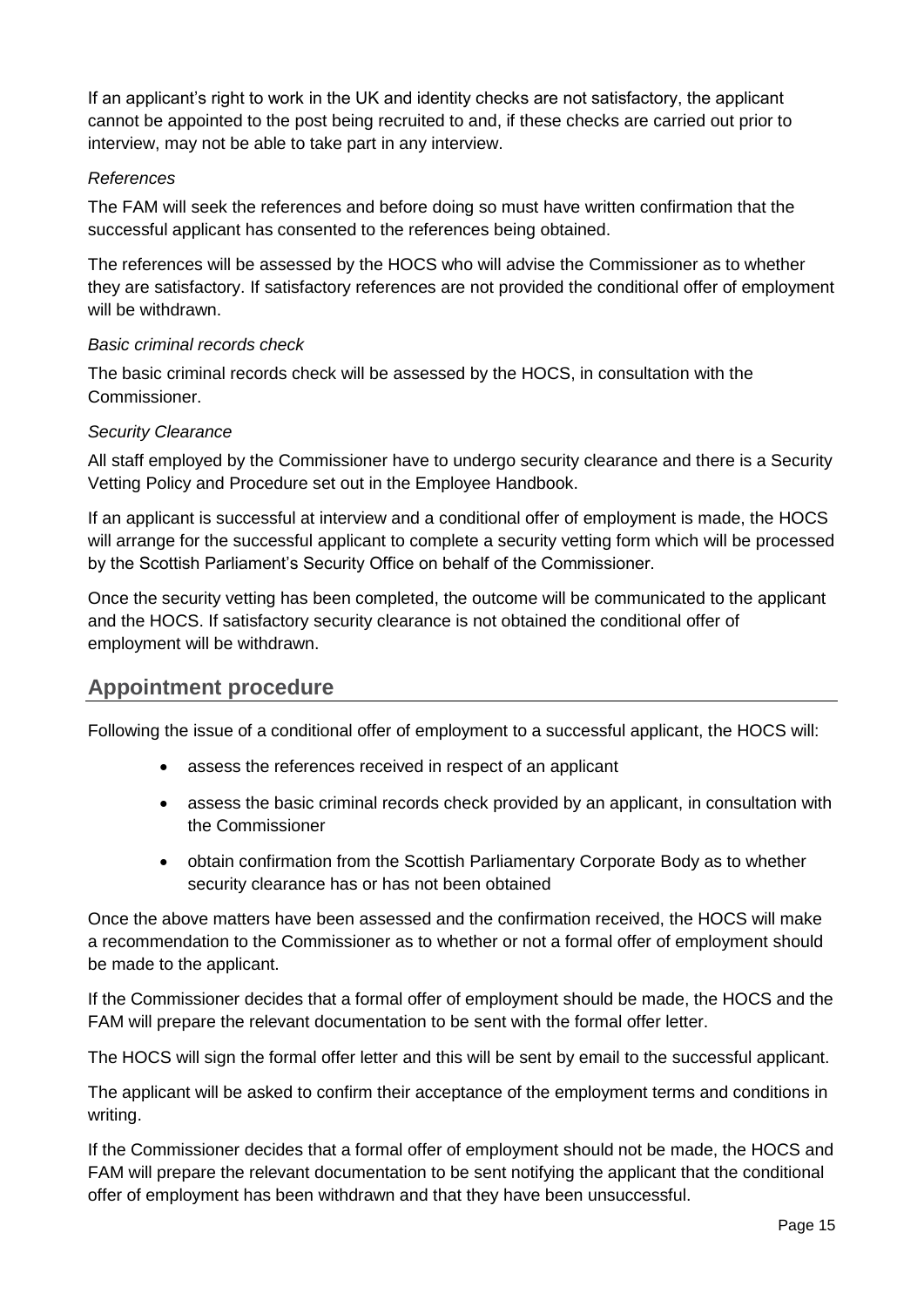# <span id="page-15-0"></span>**Equal opportunities monitoring forms (EOMFs)**

The FAM will collate information from the anonymous EOMFs for the purposes of recruitment equalities monitoring and reporting.

Once the monitoring and reporting has been completed, the EOMFs will be securely destroyed. The EOMFs should not be held for longer than 12 months following the recruitment exercise.

# <span id="page-15-1"></span>**Induction**

A Model Induction Manual is available in VC and the Induction Plan for the new employee will be set up by the FAM. The HOD for the department in which the new employee will be based is responsible for populating the Induction Plan.

The Induction Manual contains three sections:

- Part 1 mandatory elements
- Part 2 necessary for the new employee to be able to do their job
- Part 3 role specific elements

Part 1 and Part 2 elements have already been populated in the Induction Manual and the HOD should add any additional training required for the post.

The HOD should consult any staff involved in training to check their availability and allocated training slots should be agreed with the member of staff who will be providing the training.

The Administrator can provide assistance with diary planning and will ensure that all relevant staff diaries are updated with the schedule. Sufficient and adequate breaks between induction training/meetings must be included for all participants in the schedule.

The final version of the Induction Manual should be sent by email to the new employee prior to their start date, if possible.

## <span id="page-15-2"></span>**Records Management**

All documents generated throughout our recruitment processes must be kept securely and held electronically at all times, where possible. Generally, no recruitment documents should be printed or held as paper records. If a paper record is required, this should be authorised by the FAM by email and the FAM will also provide instructions as regards the appropriate records management requirements for the paper record.

The FAM and the Administrator will ensure that all recruitment documentation is held and disposed of securely in accordance with the Commissioner's Data Protection Policy and Handbook.

Following acceptance of the unconditional offer, the related recruitment documentation should be dealt with as follows:

- Successful candidate original application form, applicant assessment form and interview scoring sheet should be filed by the FAM in VC for retention as part of the employee's employment file.
- Unsuccessful applicants/interviewees the original application form, applicant assessment forms, criteria checklists, interview scoring sheets, recruitment monitoring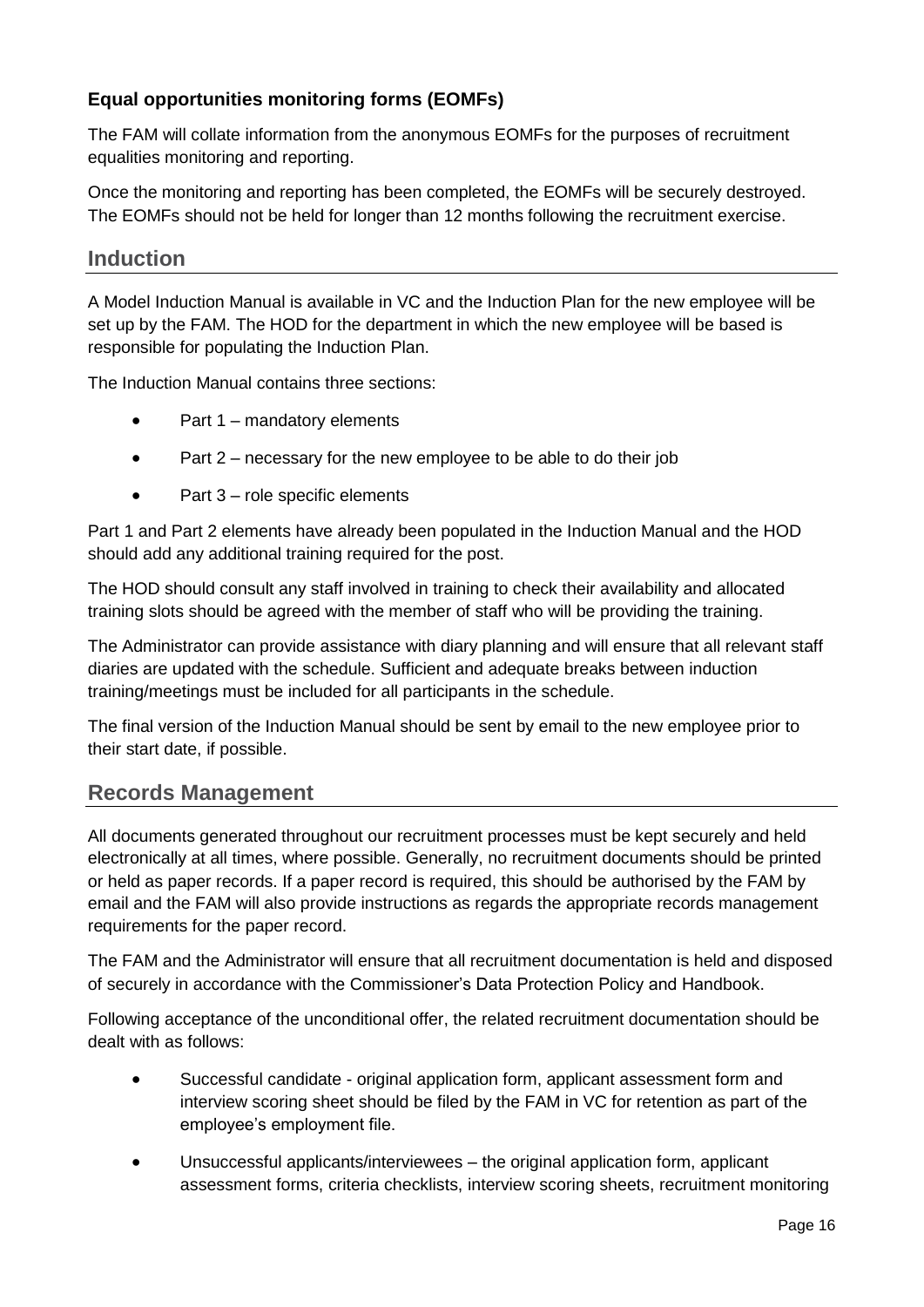spread sheet and copies of letters issued to the applicants should all be filed in VC by the FAM and securely destroyed after a period of six months. Any paper records should be collated by the FAM and held securely in the HR cabinet in Bell for a period of six months before being securely destroyed. A Calendar reminder should be created to highlight when the six-month period has elapsed.

# <span id="page-16-0"></span>**Data Protection**

The Commissioner recognises the importance of safeguarding personal privacy when dealing with information received from applicants during a recruitment process. Relevant data protection laws, including the UK General Data Protection Regulation and the Data Protection Act 2018, require us to inform an applicant about what data we hold on an applicant and the purposes for which this data might be used. This information can be found in in the Commissioner's Privacy Notice, available at: [http://www.itspublicknowledge.info/home/privacy.aspx.](http://www.itspublicknowledge.info/home/privacy.aspx)

The Commissioner undertakes to process personal data obtained during a recruitment process in accordance with the following data protection principles. Personal data will be:

- used lawfully, fairly and in a transparent way
- collected only for valid purposes that are clearly explained and not used in any way that is incompatible with those purposes
- relevant to specific purposes and limited only to those purposes
- accurate and kept up to date
- kept only as long as necessary for the specified purposes and
- kept securely.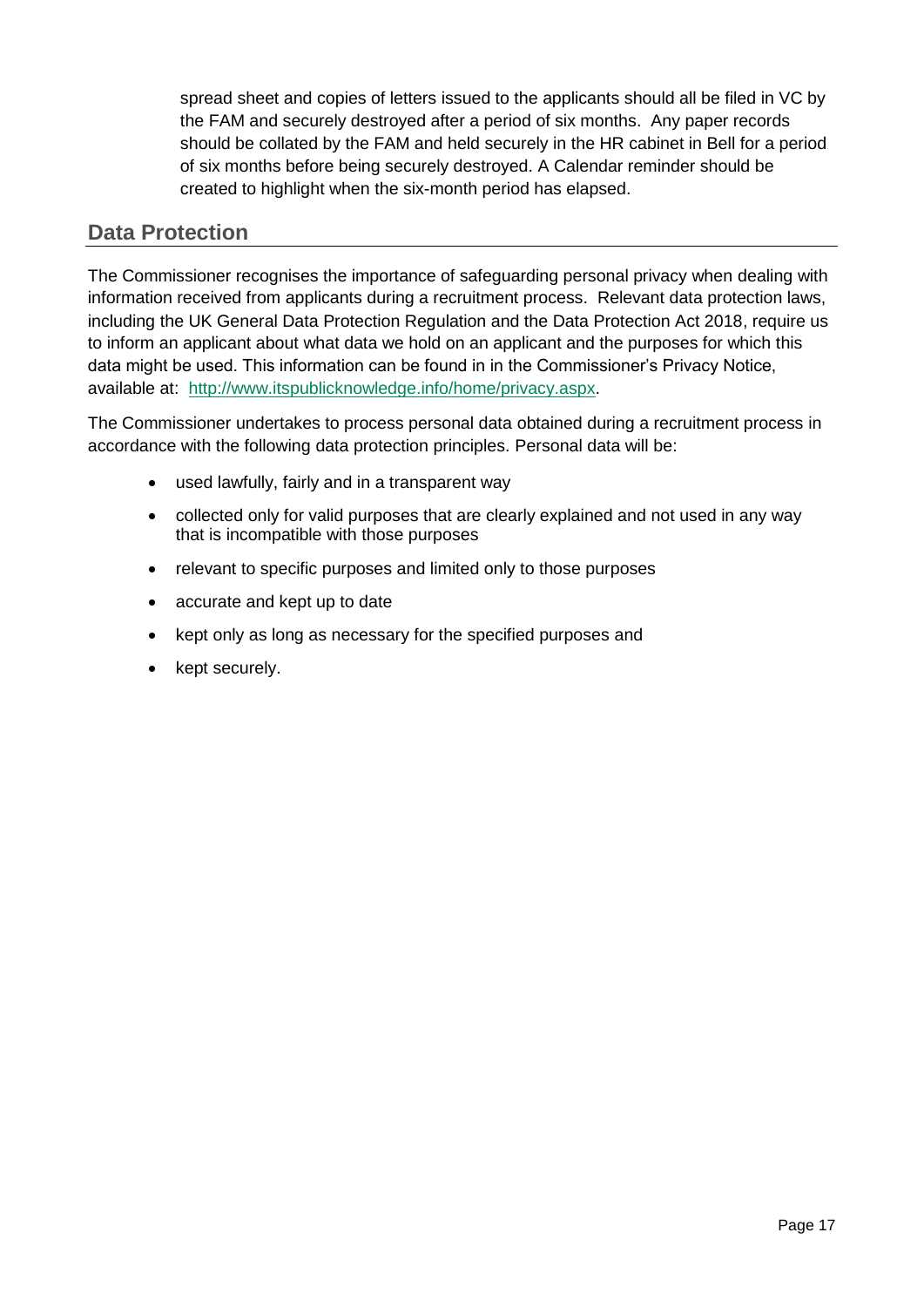# <span id="page-17-0"></span>**Document control sheet**

| <b>Document Information</b>                                                          |                                                                     |  |  |  |
|--------------------------------------------------------------------------------------|---------------------------------------------------------------------|--|--|--|
| Full name of current version: Class, Title, Version No and<br>Status.                | C5 Recruitment and Selection Procedures v01 CURRENT<br><b>ISSUE</b> |  |  |  |
| E.g. C5 Key Documents Handbook v01 CURRENT ISSUE                                     |                                                                     |  |  |  |
| VC File Id                                                                           | 166670                                                              |  |  |  |
| <b>Type</b>                                                                          | Policy/procedure                                                    |  |  |  |
| Approver                                                                             | <b>HOCS</b>                                                         |  |  |  |
| Responsible Manager                                                                  | <b>FAM</b>                                                          |  |  |  |
| Date of next planned review                                                          | 03/2025                                                             |  |  |  |
| <b>Approval &amp; Publication</b>                                                    |                                                                     |  |  |  |
| Approval Date (major version)                                                        | 22/02/2022                                                          |  |  |  |
| For publication (Y/N)                                                                | Υ                                                                   |  |  |  |
| Date published                                                                       | 11/03/2022                                                          |  |  |  |
| Name of document in website file library                                             | <b>RecruitmentandSelectionProcedures</b>                            |  |  |  |
| Corrections / Unplanned or Ad hoc reviews (see Summary of changes below for details) |                                                                     |  |  |  |
| Date of last update                                                                  |                                                                     |  |  |  |

| <b>Summary of changes to document</b> |                     |                           |                       |                                                               |  |  |
|---------------------------------------|---------------------|---------------------------|-----------------------|---------------------------------------------------------------|--|--|
| <b>Date</b>                           | <b>Action</b><br>by | <b>Version</b><br>updated | <b>New</b><br>version | <b>Brief description</b>                                      |  |  |
|                                       |                     |                           | number                |                                                               |  |  |
|                                       | (initials)          | (e.g.                     | (e.g.                 | (e.g. updated paras 1-8, updated HOPI to HOCS, reviewed whole |  |  |
|                                       |                     | $v01.25-36$               | v01.27, or            | section on PI test, whole document updated, corrected typos,  |  |  |
|                                       |                     |                           | 02.03)                | reformatted to new branding)                                  |  |  |
| 11/03/22                              | <b>BOW</b>          | 01.00                     | 01.01                 | New document created following approval of draft              |  |  |
| 11/03/22                              | <b>BOW</b>          | 01.01                     | 01.02                 | DCS updated, published on website                             |  |  |
|                                       |                     |                           |                       |                                                               |  |  |
|                                       |                     |                           |                       |                                                               |  |  |
|                                       |                     |                           |                       |                                                               |  |  |
|                                       |                     |                           |                       |                                                               |  |  |
|                                       |                     |                           |                       |                                                               |  |  |
|                                       |                     |                           |                       |                                                               |  |  |
|                                       |                     |                           |                       |                                                               |  |  |
|                                       |                     |                           |                       |                                                               |  |  |
|                                       |                     |                           |                       |                                                               |  |  |
|                                       |                     |                           |                       |                                                               |  |  |
|                                       |                     |                           |                       |                                                               |  |  |
|                                       |                     |                           |                       |                                                               |  |  |
|                                       |                     |                           |                       |                                                               |  |  |
|                                       |                     |                           |                       |                                                               |  |  |
|                                       |                     |                           |                       |                                                               |  |  |
|                                       |                     |                           |                       |                                                               |  |  |